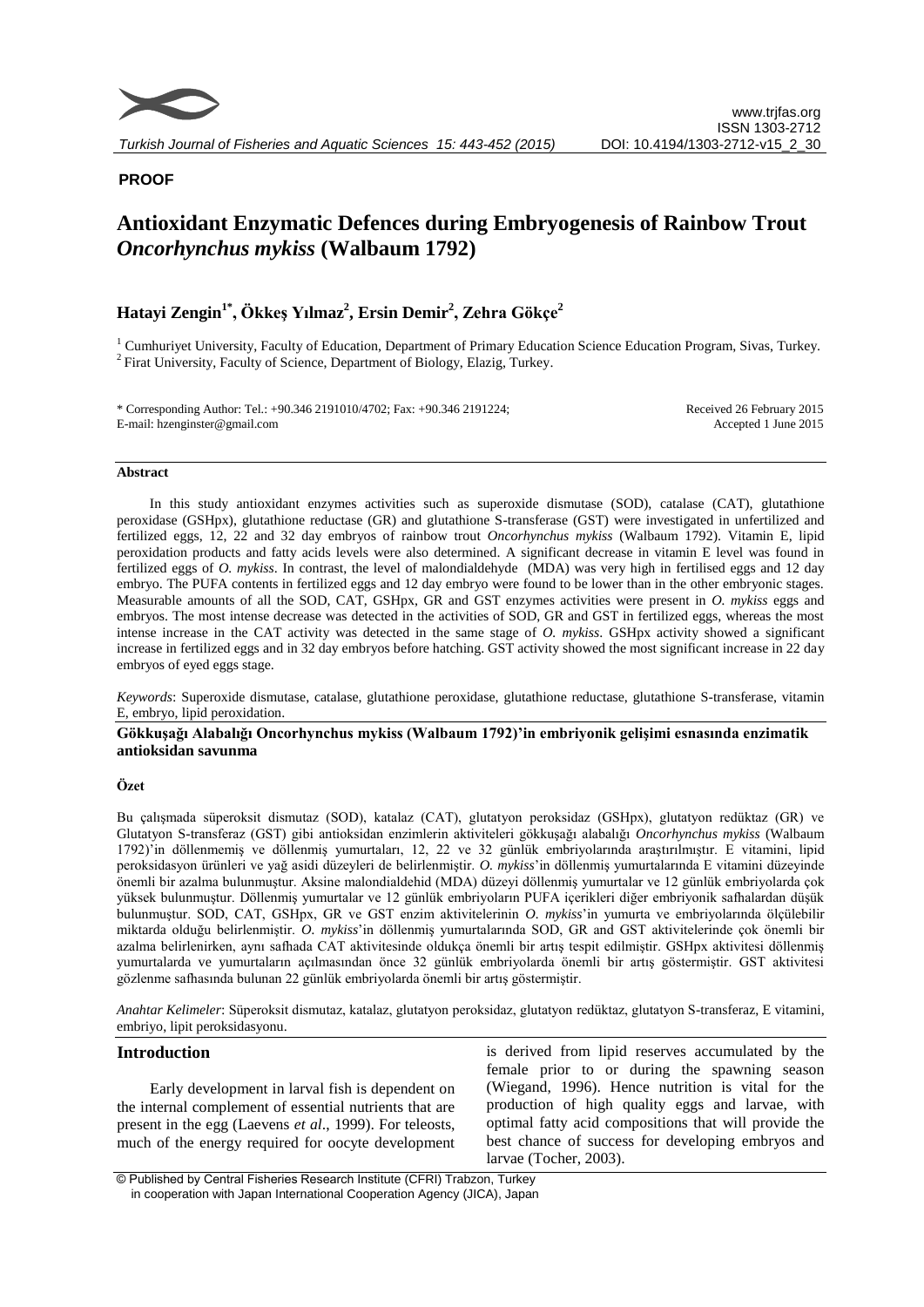Fish eggs are known to contain relatively high concentrations of a particular class of lipids, polyunsaturated fatty acid (PUFA). PUFA are essential to normal development of fish and are incorporated into cellular and subcellular membranes, helping to maintain the fluidity of those membranes. While imparting fluidity is essential, the structure of PUFA makes them particularly susceptible to attack from reactive oxygen species (ROS) (Palace and Werner, 2006). Tissue lipid PUFA content and composition are critical factors in lipid peroxidation, and as fish tissues contain large quantities of highly unsaturated n-3 series fatty acids they may be more at risk from peroxidative attack than are mammals (Bell and Cowey, 1985).

ROS are highly reactive oxidants and can initiate lipid peroxidation, a chain reaction process that can damage PUFA lipids. Lipid peroxidation produces damaging lipid by-products including fatty acid hydroperoxides, aldehydes and hydrocarbons. These by-products can damage cell membranes, inactivate enzymes and damage macromolecules including DNA and RNA within the developing embryo (Mourente *et al*., 1999). They are free radicals and/or oxygen derivatives produced from the normal activity of living cell and also during lipid metabolism. When present at abnormal levels they are harmful to the cells and may alter the physiological mechanisms and in turn adversely affect the health of an animal. The ROS production in animals is regulated through their antioxidant defences. Under homeostasis, equilibrium exists between ROS production and antioxidant mechanisms (Bello *et al*., 2000; Kiron *et al*., 2011). It is also proposed that animals have evolved mechanisms that utilize the toxic properties of ROS to resist pathogens (Rodriguez and Redman, 2005).

Free radicals and reactive species are continuously generated in all aerobic biological systems, including fish. Consequently, adequate protection systems are necessary in order to avoid and/or repair the damage these compounds could cause. These systems establish a fragile balance between the physiological properties of free radicals and their capacity to cause damage. To maintain health and prevent oxidation-induced lesions and mortalities, there must be effective antioxidation systems operating in fish. A wide range of antioxidant mechanisms are present in fish, including enzymatic and non-enzymatic defenses (Martínez-Álvarez *et al*., 2005). The main enzymes with antioxidant activity are: superoxide dismutase (SOD), catalase (CAT), glutathione peroxidase (GSHpx), glutathione reductase (GR) and glutathione S-transferase (GST). Together with glutathione, these provide a primary defence as endogenous physiological antioxidants. A second line of defence is established by antioxidants, which can be provided only by nutritional supplements (Sen, 1995), such as vitamin C, vitamin E, ubiquinones, and β-carotenes (Ahmad, 1995; Halliwell and Gutteridge, 2000).

The antioxidant defence system is widely studied in mammals, especially in humans, but hardly investigated in fish. In addition, most of the studies have been done in marine fish (Stéphan *et al*., 1995; Murata *et al*., 1996; Mourente *et al*., 1999) with few studies in freshwater fish (Radi *et al*., 1987; Roy *et al*., 1995). The study of antioxidant enzymes during embryogenesis in fish can be vital to understand both the mechanisms against ROS during the lives of organisms and the changes associated to environmental stress such as temperature, oxygen and pollution (Von Westernhagen, 1988).

The aim of the present study was to determine the antioxidant enzymes activities such as superoxide dismutase (SOD), catalase (CAT), glutathione peroxidase (GSHpx), glutathione reductase (GR) and glutathione S-transferase (GST) and their relationships with each other as well as other components of the antioxidant system such as vitamin E and lipid peroxidation products and fatty acids levels in unfertilized and fertilized eggs, 12, 22 and 32 day embryos within the egg of rainbow trout *Oncorhynchus mykiss* (Walbaum 1792). Such investigation may be useful to understand how to avoid oxidation problems that may cause pathologies and disease and to enhance growth and quality during embryogenesis.

### **Materials and Methods**

#### **Experimental Fish And Sample Collection**

*Oncorhynchus mykiss* eggs and sperm samples used in the present study were obtained from three females and males aged 4 and 3 years, respectively at a local and commercial fish farm in Sivas, Turkey. Mature *O. mykiss* were artificially spawned and unfertilized eggs samples were taken from each of the three female *O. mykiss* during spawning on the farm and then the eggs were fertilized by conventional procedures and immediately transported to a hatchery. The temperature, pH and oxygen level of the water were  $9.7^{\circ}$ C, 7.5 and 8.6 mg  $L^{-1}$  respectively. The water flow rate was 26 L.min<sup>-1</sup>. The samples of fertilized eggs were taken on days 1, 12, 22 and 32 post fertilization until hatching and stored at -80°C until analysis. Eyed eggs were determined on  $22<sup>nd</sup>$  day of embryonic development. Eggs were hatched after 35<sup>th</sup> day of embryonic development.

#### **Analytical Methods**

Samples of eggs and embryos (1g x 3 replicates) were homogenised in ice-cold buffer (20 mM phosphate buffer pH 7.4, 1 mM EDTA and 0.1% Triton X-100). Homogenates were centrifuged at  $30,000\times g$  for 30min. After centrifugation, the debris was removed, and the supernatant was collected and frozen at -80 °C for further enzyme assays.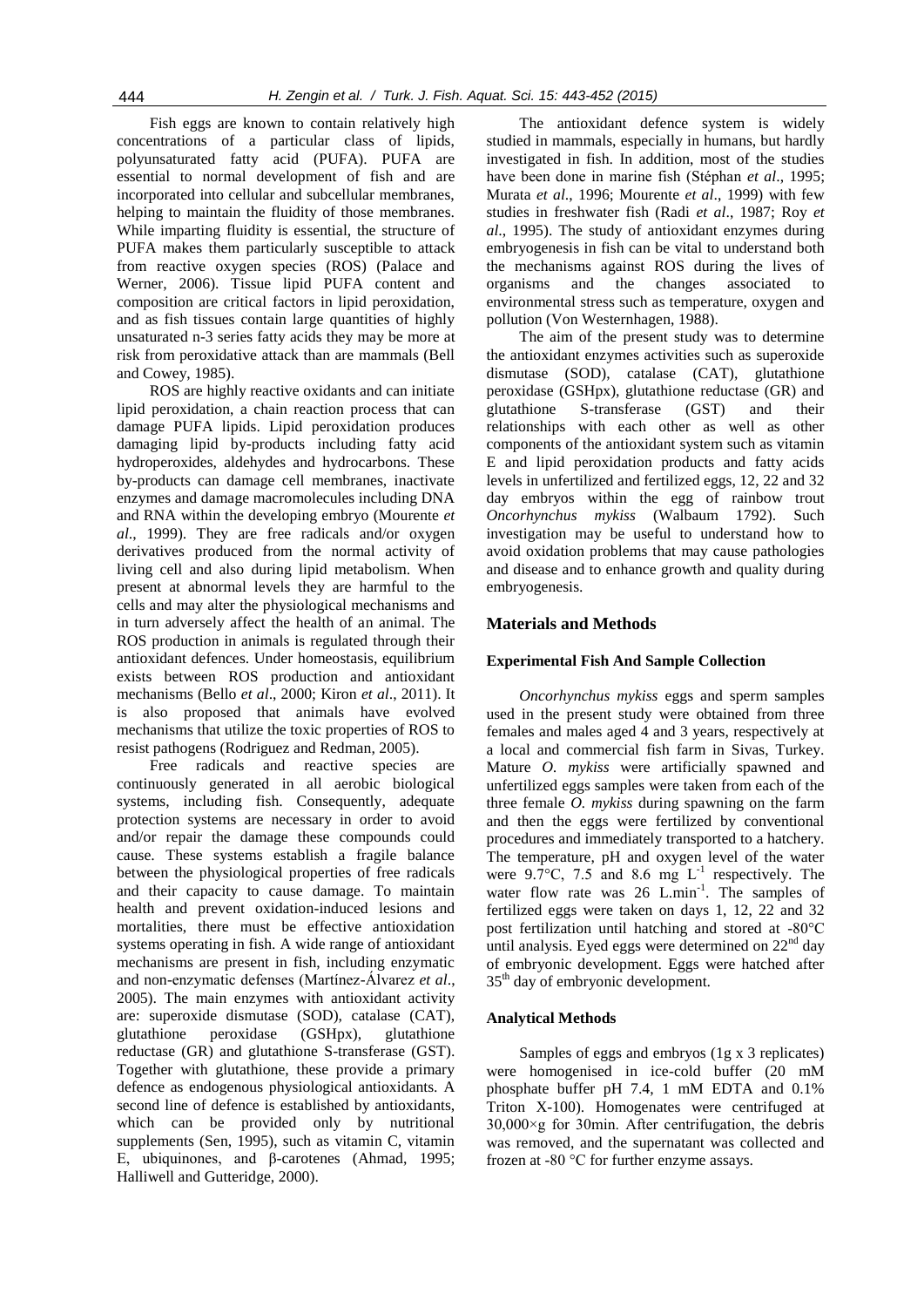Superoxide dismutase (SOD) (EC 1.15.1.1 ) activity was assayed in terms of its ability to inhibit the oxygen-dependent oxidation of adrenalin (epinephrine) to adenochrome by xanthine oxidase plus xanthine (Panchenko *et al*., 1975). The reaction was followed at 480 nm and one unit of SOD activity is defined as the amount of the enzyme causing 50% inhibition of the rate of adenochrome production at 26°C. Solutions used in SOD aktivity measurement was made fresh daily. The assays were run by adding to the cuvette sequentially 0.05 M potassium phosphate buffer pH 7.8/0.1 mM EDTA, 100 µl adrenaline, 100 µl xanthine and 200 µl sample. The reaction was then initiated by adding 20 µl xanthine oxidase.

Catalase (CAT) (EC 1.11.1.6) activity was measured by following the reduction of hydrogen peroxide  $(H_2O_2)$  at 30°C and 240 nm using the extinction coefficient  $0.04$  mM<sup>-1</sup> cm<sup>-1</sup> (Beers and Sizer, 1952). Immediately before assay, a stock solution was prepared. The quartz assay cuvette contained 50μl sample solution in a final volume of 250μl containing 67mM phosphate buffer pH 7.0 and  $20 \text{ mM } H_2O_2$ . One unit of CAT represents the amount of enzyme that decomposes 1 $\mu$ mol of H<sub>2</sub>O<sub>2</sub> per minute.

Glutathione peroxidase (GSHpx) (EC 1.11.1.9) was assayed by following the rate of NADPH oxidation at 340 nm by the coupled reaction with glutathione reductase (Bell *et al*., 1985). The GSSG generated by GSHpx was reduced by GR and NADPH oxidation was monitored at 340 nm. The quartz assay cuvette contained the reaction mixture consisted of 50 mM potassium phosphate buffer (pH 7.1), 1 mM EDTA, 3.6 mM reduced glutathione (GSH), 3.6 mM sodium azide, 1 IU mL−1 glutathione reductase,  $0.2$  mM NADPH and  $0.05$  mM  $H_2O_2$ . Moreover, 0.05 mM cumene hydroperoxide was used as substrate instead of hydrogen peroxide. Sample was added and specific activities were determined using the extinction coefficient of  $6.22 \text{ mM}^{-1} \text{ cm}^{-1}$ .

Glutathione reductase (GR) (EC 1.6.4.2) activity was determined by the oxidation of NADPH at 340 nm using the extinction coefficient  $6.22 \text{ mM}^{-1} \text{ cm}^{-1}$ . Reaction mixture in quartz assay cuvette consisted of 0.1 M potassium phosphate buffer (pH 7.2), 2 mM EDTA, 0.63 mM NADPH and 0.15 mM oxidised glutathione (GSSG). The reaction initiated by the addition of the sample.

Glutathione S-transferase (GST) (EC 2,5,1,18) activity was measured at 340 nm with 1 mM 1-chloro-2,4-dinitrobenzene (CDNB) and 1 mM glutathione (GSH) in 100 mM potassium phosphate buffer, pH 6.5. The quartz assay cuvette containing 100 mM potassium phosphate buffer pH 6.5. 100 ml GSH and 100 ml CDNB were prepared and the reaction initiated by the addition of 50 ml sample. Specific activities were determined using an extinction coefficient of 9.6 mM<sup>-1</sup> cm<sup>-1</sup>.

#### **Fatty Acid Analyses**

Total lipid contents of the eggs and embryos were extracted after homogenization in 3:2 (v/v) hexane isopropanol mixtures according to procedures described by Hara ve Radin (1978). All solvents contained 0.01% butylated hydroxytoluene as antioxidant. Fatty acid methyl esters were prepared from total lipid by acid-catalyzed transmethylation at 55°C for 15 h according to method of Christie, 1990. They were analyzed in a GC-17A Shimadzu gas chromatography equipped with SPTM-2380 fused silica capillary column 30 m x 0.25 mm x 0,2  $\mu$ m film thicknes.

The level of Vitamin A, D, E, K and Cholesterol, Stigmasterol and β-sitosterol were analysed by Shimadzu full VP series HPLC according to the method of Katsanidis and Addis, 1999. Total protein levels were spectrophotometrically measured at 750 nm according to the method of Lowry *et al*., 1951 with bovine serum albumin as a standard. Glutathione (GSH) levels were spectrophotometrically measured according to the method of Teare *et al*. 1993. This method is based on the reduction of GSSG to GSH in the presence of glutathione reductase and NADPH, and formation of the colored product which is formed by the reaction of GSH with DTNB (5,5'-dithio-bis(2-nitrobenzoic acid)), followed by its absorbance at 412 nm. Malondialdehyde (MDA) levels were spectrophotometrically measured. Thiobarbituric acid-reactive substances (TBARs) were assayed at 532 nm according to the method of Salih *et al*., 1987.

#### **Statistical Analysis**

The statistical analyses were performed using a commercial statistical program (SPSS 15.0) for Windows. All analytical determinations were performed in triplicate and the mean values were reported. All data are statistically compared by one way variance analysis (ANOVA) and comparisons between means were performed with Tukey's test. Differences between means were reported as significant if P<0.05.

#### **Results**

Fatty acid compositions from unfertilized *O. mykiss* eggs to 32 day embryo are shown in Table 1. Throughout the embryogenesis, total polyunsaturated fatty acid (ΣPUFA) were dominated by  $C22:6n-3$ , C22:5n-3, C20:5n-3, C20:4n-6, C18:2n-6, and C18:3n-3. C16:0, C18:0 and C14:0 were the most common saturated fatty acids. The major constituents of monounsaturated fatty acids (MUFA) were C18:1n-9 and C16:1n-7.

The most significant (P<0.05) depletion was observed in total monounsaturated fatty acid (ΣMUFA), which fell from 26.19% in 12 day embryo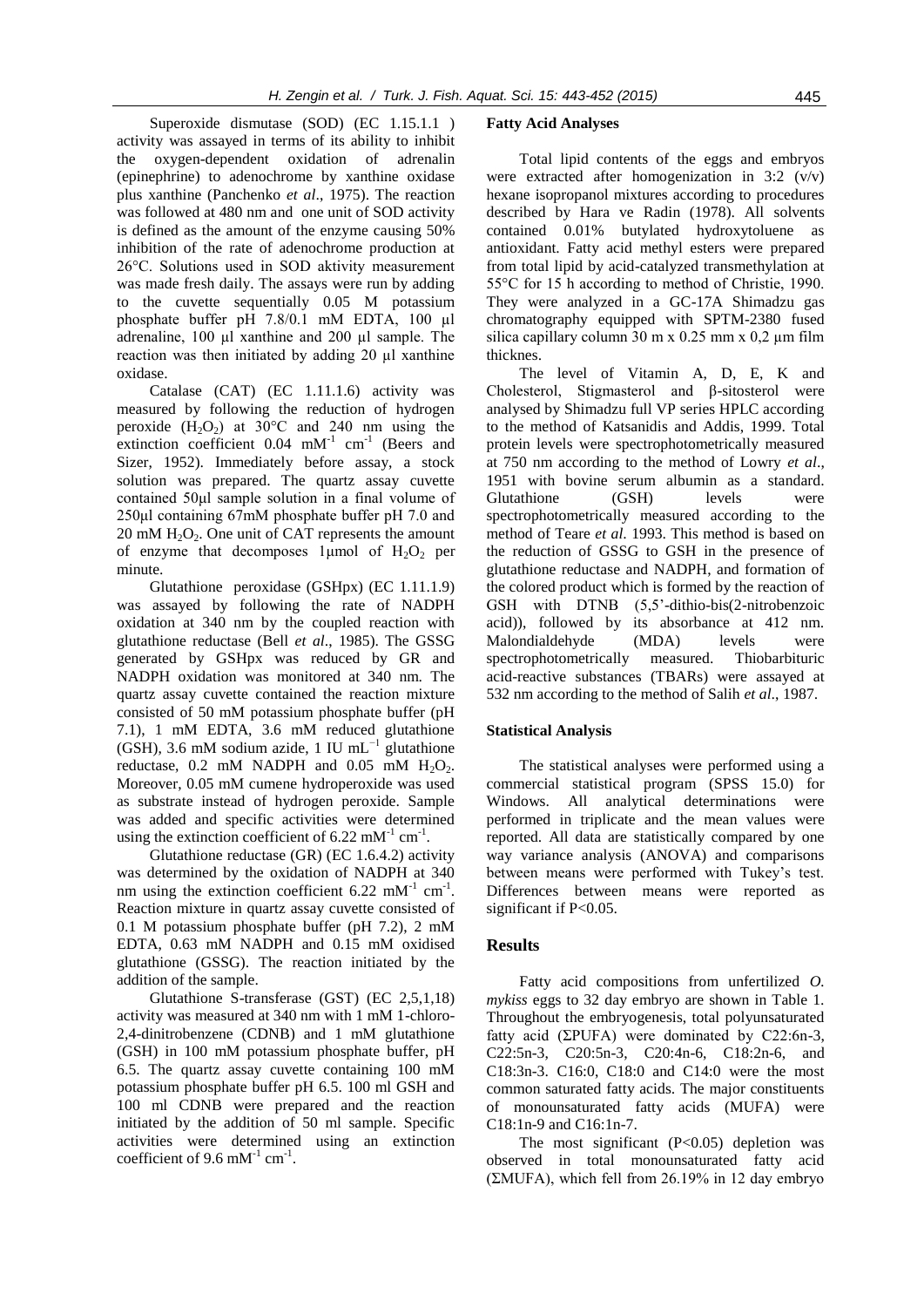to 21.78% in 22 day embryo found in eyed eggs stage. The percentages of ΣMUFA decreased significantly (P<0.05) due to the decrease in the content of the most abundant unsaturated fatty acid, C18:1n9 while a significant increase was observed in the total saturated fatty acids (ΣSFA), due to the increase in the content of the most abundant saturated fatty acid, C16:0 which rose from 13.82% in unfertilized eggs to 15.05% in 22 day embryo.

Throughout the period of embryogenesis, total polyunsaturated fatty acid (ΣPUFA) formed 54.21% of the total fatty acid in 22 day embryo and consisted mainly of total n-3 fatty acid, followed by total n-6

fatty acid. The individual fatty acids contribution to the total polyunsaturated fatty acid was represented by C20:5n-3, C22:5n-3 and C22:6n-3 as total n-3 and C20:4n-6 as total n-6 fatty acids. The PUFA content in 12 day embryo was found to be lower than in the other embryonic stages (P<0.05).

The levels of total protein, glutathione (GSH) and MDA in fish *O. mykiss* unfertilized and fertilized eggs, 12, 22 and 32 day embryos are reported in Table 2. The amount of proteins decreased significantly in fertilized eggs and 12 day embryo  $(P<0.01)$ , the amount of protein in 32 day embryo was detected to increase significantly (P<0.001), to reach a maximum

**Table 1**. Changes in fatty acid composition in unfertilized and fertilized eggs, 12, 22 and 32 day embryos of *Oncorhynchus mykiss*\*

| Fatty acids                           | Unfertilized eggs            | Fertilized eggs               | 12 day embryo                                                                     | 22 day embryo                                                  | 32 day embryo                 |
|---------------------------------------|------------------------------|-------------------------------|-----------------------------------------------------------------------------------|----------------------------------------------------------------|-------------------------------|
| C14:0                                 | $1.70 \pm 0.01$ <sup>a</sup> | $1.69 \pm 0.04^a$             | $1.76 \pm 0.04^a$                                                                 | $1.57 \pm 0.03^b$                                              | $1.70 \pm 0.04$ <sup>a</sup>  |
| C15:0                                 | $0.32 \pm 0.00^a$            | $0.34 \pm 0.01^{ab}$          | $0.36 \pm 0.00^b$                                                                 | $0.36 \pm 0.00^b$                                              | $0.32 \pm 0.02^a$             |
| C16:0                                 | $13.82 \pm 0.02^a$           | $14.92 \pm 0.01^b$            | $14.54 \pm 0.03$ <sup>c</sup>                                                     | $15.05 \pm 0.05^{\rm b}$                                       | $14.49 \pm 0.07$ <sup>c</sup> |
| C17:0                                 | $0.39 \pm 0.01^a$            | $0.40 \pm 0.01^{ab}$          | $0.39 \pm 0.00^a$                                                                 | $0.43 \pm 0.01^b$                                              | $0.40 \pm 0.01$ <sup>a</sup>  |
| C18:0                                 | $5.60 \pm 0.01^a$            | $5.42 \pm 0.01^b$             | 5.09 $\pm$ 0.05 <sup>c</sup>                                                      | $5.81 \pm 0.07$ <sup>d</sup>                                   | $5.60 \pm 0.06^a$             |
| C22:0                                 | $0.67 \pm 0.00^a$            | $0.81 \pm 0.03^b$             | $0.95 \pm 0.02$ <sup>c</sup>                                                      | $0.56 \pm 0.04$ <sup>d</sup>                                   | $0.71 \pm 0.05^{\text{a}}$    |
| C24:0                                 | $0.22 \pm 0.02^a$            | $0.19 \pm 0.00^{ab}$          | $0.16 \pm 0.01^b$                                                                 | $0.22 \pm 0.00^a$                                              | $0.21 \pm 0.03^{ab}$          |
| $\Sigma$ SFA                          | $22.71 \pm 0.01^a$           | $23.78 \pm 0.06^b$            | $23.25 \pm 0.05$ <sup>c</sup>                                                     | $24.01 \pm 0.06^b$                                             | $23.43 \pm 0.16$ <sup>c</sup> |
| $C16:1n-7$                            | $3.48 \pm 0.01^a$            | $3.61 \pm 0.02^b$             | $3.79 \pm 0.04$ <sup>c</sup>                                                      | $3.18 \pm 0.02^d$                                              | $3.45 \pm 0.05^{\text{a}}$    |
| C17:1                                 | $0.15 \pm 0.00^a$            | $0.14 \pm 0.01^a$             | $0.18 \pm 0.02^b$                                                                 | $0.12 \pm 0.00^a$                                              | $0.13 \pm 0.01^a$             |
| $C18:1n-9$                            | $19.85 \pm 0.06^a$           | $19.20 \pm 0.05^{\rm b}$      | $20.31 \pm 0.02$ <sup>c</sup>                                                     | $16.50\pm0.03^{\rm d}$                                         | $18.84 \pm 0.05$ <sup>e</sup> |
| $C20:1n-9$                            | $1.52 \pm 0.01^a$            | $1.43 \pm 0.01^b$             | $1.44 \pm 0.02^b$                                                                 | $1.46 \pm 0.01^{\rm b}$                                        | $1.47 \pm 0.02^b$             |
| C22:1                                 | $0.43 \pm 0.00^a$            | $0.47 \pm 0.03^{ab}$          | $0.48 \pm 0.02$ <sup>ab</sup>                                                     | $0.52 \pm 0.01^b$                                              | $0.42 \pm 0.03^a$             |
| $\Sigma$ MUFA                         | $25.43\pm0.05^{\text{a}}$    | $24.85\pm0.09^b$              | $26.19 \pm 0.07$ <sup>c</sup>                                                     | $21.78 \pm 0.03$ <sup>d</sup>                                  | $24.31 \pm 0.01^e$            |
| $C18:3n-3$                            | $2.45 \pm 0.02^{\text{a}}$   | $2.29 \pm 0.02^b$             | $2.43 \pm 0.03^{\text{a}}$                                                        | $2.09 \pm 0.02$ <sup>c</sup>                                   | $2.58 \pm 0.06$ <sup>d</sup>  |
| $C20:5n-3$                            | $8.28 \pm 0.07$ <sup>a</sup> | $8.52 \pm 0.04^b$             | $8.33 \pm 0.04^a$                                                                 | $9.40 \pm 0.05$ <sup>c</sup>                                   | $8.08 \pm 0.07$ <sup>d</sup>  |
| $C22:5n-3$                            | $3.52 \pm 0.02^{ab}$         | $3.59 \pm 0.06^a$             | $3.43 \pm 0.03^b$                                                                 | $3.87 \pm 0.04$ <sup>c</sup>                                   | $3.60 \pm 0.02^{\text{a}}$    |
| $C22:6n-3$                            | $24.81 \pm 0.02^{\text{a}}$  | $23.88 \pm 0.05^b$            | $22.77 \pm 0.03$ <sup>c</sup>                                                     | $27.34 \pm 0.02^{\text{d}}$                                    | $24.64 \pm 0.04$ <sup>e</sup> |
| $\Sigma$ n-3                          | 39.06±0.08 <sup>a</sup>      | $38.28 \pm 0.13^b$            | $36.96 \pm 0.03$ <sup>c</sup>                                                     | $42.70 \pm 0.06$ <sup>d</sup>                                  | $38.90 \pm 0.09^a$            |
| $C18:2n-6$                            | $7.81 \pm 0.04$ <sup>a</sup> | $8.17 \pm 0.03^b$             | $8.75 \pm 0.07$ <sup>c</sup>                                                      | $6.46 \pm 0.07$ <sup>d</sup>                                   | $8.34 \pm 0.05^e$             |
| $C18:3n-6$                            | $0.26 \pm 0.00^a$            | $0.28 \pm 0.01^b$             | $0.29 \pm 0.00^{\rm bc}$                                                          | $0.30 \pm 0.01$ <sup>c</sup>                                   | $0.20 \pm 0.00$ <sup>d</sup>  |
| $C20:2n-6$                            | $1.36 \pm 0.01^a$            | $1.29 \pm 0.01^a$             | $1.35 \pm 0.03^{\text{a}}$                                                        | $1.10\pm0.01^{\rm b}$                                          | $1.51 \pm 0.04$ <sup>c</sup>  |
| $C20:3n-6$                            | $0.71 \pm 0.01^a$            | $0.80 \pm 0.02^b$             | $0.90 \pm 0.04$ <sup>c</sup>                                                      | $0.63 \pm 0.01$ <sup>d</sup>                                   | $0.70 \pm 0.03$ <sup>ad</sup> |
| $C20:4n-6$                            | $2.66 \pm 0.03^{\text{a}}$   | $2.55 \pm 0.02^a$             | $2.32\pm0.03^{b}$                                                                 | $3.02 \pm 0.06$ <sup>c</sup>                                   | $2.61 \pm 0.07$ <sup>a</sup>  |
| $\Sigma$ n-6                          | $12.80 \pm 0.02^{\text{a}}$  | $13.09 \pm 0.05^b$            | $13.60 \pm 0.03$ <sup>c</sup>                                                     | $11.51 \pm 0.05^{\text{d}}$                                    | $13.36 \pm 0.09^e$            |
| $\Sigma$ PUFA                         | $51.86 \pm 0.06^a$           | $51.38 \pm 0.14^b$            | $50.56 \pm 0.05$ <sup>c</sup>                                                     | $54.21 \pm 0.03$ <sup>d</sup>                                  | $52.26 \pm 0.17$ <sup>e</sup> |
| $\Sigma$ n-3/ $\Sigma$ n-6<br>"лля 1. | $3.05 \pm 0.01^a$            | $2.92 \pm 0.01^b$<br>$\cdots$ | $2.72 \pm 0.01$ <sup>c</sup><br>$\alpha$ $\alpha$ $\beta$<br>$\sim$ $\sim$ $\sim$ | $3.71 \pm 0.02^d$<br>$\sim$ $\sim$ $\sim$<br>$1 \quad 1 \quad$ | $2.91 \pm 0.02^b$             |

\*The data are expressed as percentages of total fatty acids. Each value is the mean*±*S.E. (standard error) of 3 repetitions. Superscripts after values in a same line with different letters represent significant difference (P<0.05). Σ: Total. ΣSFA: Total Saturated Fatty Acid. ΣΜUFA: Total Monounsaturated Fatty Acid. Σn-3: Total n-3 Fatty Acid. Σn-6: Total n-6 Fatty Acid. ΣPUFA: Total Polyunsaturated Fatty Acid.

**Table 2.** Changes in Total Protein, GSH and MDA in unfertilized and fertilized eggs, 12, 22 and 32 day embryos of *Oncorhynchus mykiss*\*

|                    | Unfertilized eggs             | Fertilized eggs             | 12 day embryo               | 22 day embryo                              | 32 day embryo                 |
|--------------------|-------------------------------|-----------------------------|-----------------------------|--------------------------------------------|-------------------------------|
| Total Protein mg/g | $37.22 \pm 1.49$ <sup>a</sup> | $28.67 \pm 2.92$            | $28.54\pm0.91$ °            | 34.55 $\pm$ 1.53 <sup>a</sup>              | $47.64 \pm 1.66$ <sup>d</sup> |
| GSH µg/g           | $28.07 \pm 1.45$ <sup>a</sup> | 35.55 $\pm$ 1.47 $\degree$  | $26.50\pm0.75$ <sup>a</sup> | 41 56 $\pm$ 2 02 <sup><math>a</math></sup> | 54.72 $\pm$ 1.28 <sup>d</sup> |
| $MDA$ nmol/g       | 49.30 $\pm$ 1.44 <sup>a</sup> | 57.44 $\pm$ 1.70 $^{\circ}$ | 57.44 $\pm$ 1.76 $a$        | 48 $23 \pm 1$ 34 <sup>a</sup>              | 44 51 ± 142 <sup>b</sup>      |

\*Each value is the mean±S.E. (standard error) of 3 repetitions. Superscripts after values in a same line with different letters represent significant difference. a: P>0.05, b: P<0.05, c: P<0.01, d: P<0.001.

a: Values of P>0.05 is not statistically significant.

b: Values of P<0.05 is statistically significant.

c: Values of P<0.01 is statistically more significant

d: Values of P<0.001 is statistically most significant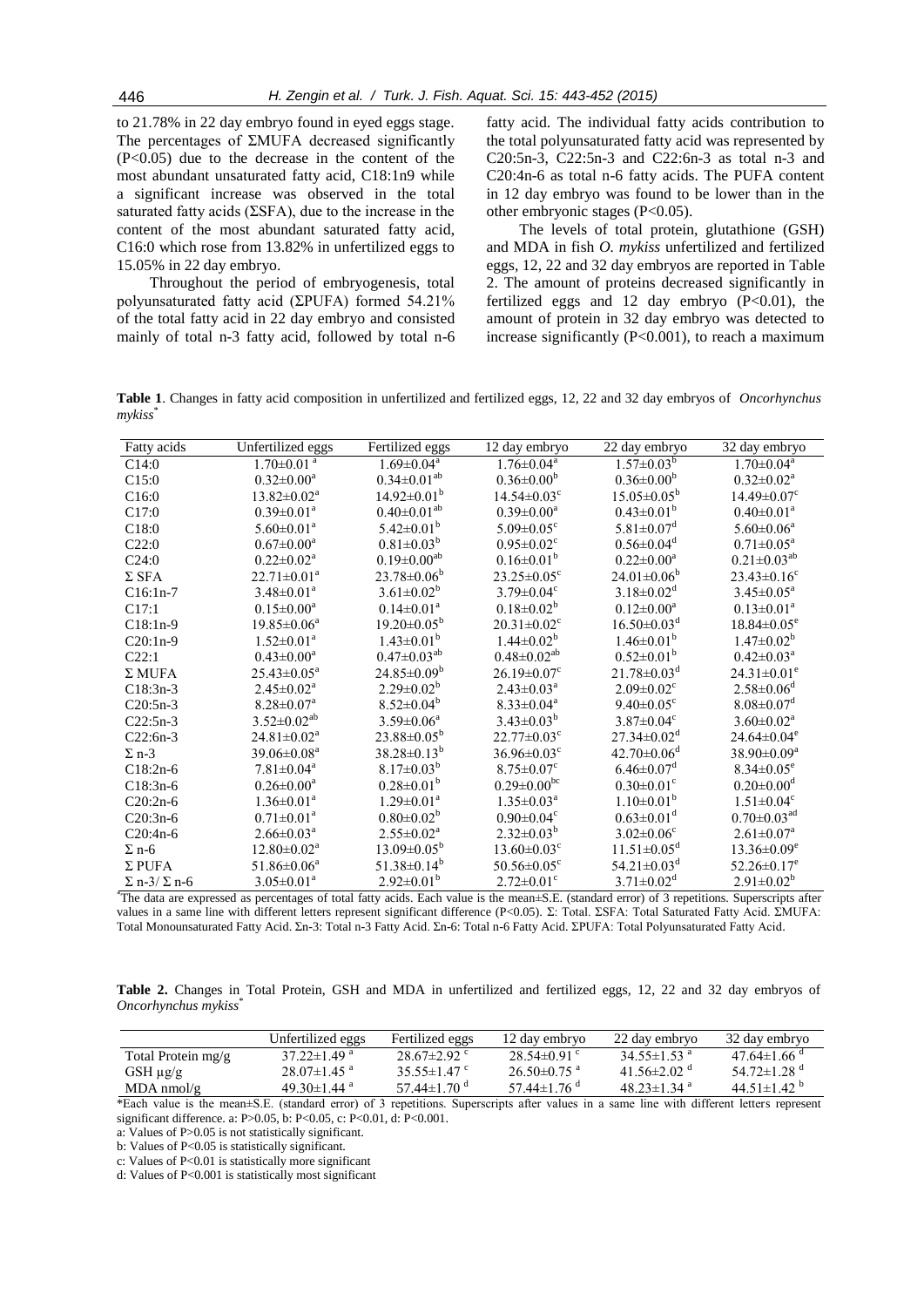value  $(47,64\pm1,66)$ . The difference in the protein content between unfertilized eggs and 22 day embryo was found statistically insignificant (P>0.05). The difference in the glutathione concentration between unfertilized eggs and 12 day embryo was found statistically insignificant (P>0.05). While the glutathione concentration in the fertilized eggs exhibited significantly  $(P<0.01)$  high values, the most significant increase was detected in 22 day embryo and 32 day embryo of both groups  $(P<0.001)$ 

The level of lipid peroxides, as indicated by assayable MDA, was significantly (P<0.001) higher in fertilised eggs and 12 day embryo (57.44±1.70 and 57.44±1.76, respectively) than in unfertilized eggs and 22 and 32 day embryos (Table 2). The level of MDA showed an important decrease in 32 day embryo (P<0.05). Statistical difference between unfertilized eggs and 22 day embryo was not observed  $(P>0.05)$ .

The specific activity of the antioxidant enzymes is shown in Table 3. Considering the change in the superoxide dismutase (SOD) activity, an important decrease was detected in fertilized eggs, 12 day embryo and 22 day embryo compared to unfertilized eggs (P<0.001). There was no significant SOD activity difference in 32 day embryo  $(P>0.05)$ . The activity of catalase (CAT) was found insignificant between unfertilized eggs and 32 day embryo  $(p>0.05)$ . However, it was found significantly higher in fertilized eggs, 12 day embryo and 22 day embryo (P<0.001, P<0.01). Compared to unfertilized eggs, GSHpx activity was found to increase slightly in fertilized eggs, but decrease in 12 day embryo (P<0.05). While there was no difference between unfertilized eggs and 22 day embryo (P>0.05), GSHpx activity was found to increase at a significant amount in 32 day embryo (P<0.001).

The highest GR activity  $(P<0.01)$  was observed in 22 day embryo, the lowest in fertilized eggs (P<0.001). Similar GR activity values were examined between unfertilized eggs and 12 day embryo (P>0.05). Compared to unfertilized eggs, GR activity (P<0.05) was found to decrease slightly in 32 day embryo (P<0.01). The highest GST activity was found in 22 day embryo, the lowest in fertlized eggs (P<0.001). Compared to unfertilized eggs, it decreased in 12 day embryo and 32 day embryo (P<0.05, P<0.01).

Table 4 shows the leves of Retinol  $(\mu g/g)$ , Vitamin  $D_3$  ( $\mu$ g/g),  $\delta$ -Tocopherol ( $\mu$ g/g),  $\alpha$ -Tocopherol ( $\mu$ g/g), Vitamin K<sub>2</sub> ( $\mu$ g/g), Cholesterol (mg/g), Stigmasterol (µg/g) and β-sitosterol (µg/g).

When retinol levels were examined throughout the embryogenesis, there were no significant differences from unfertilized eggs to 12 day embryo. Similarly, there were no differences in the level of retinol between 22 and 32 day embryos of *O. mykiss*, but an increase was observed in 22 day embryo. A steady increase in vitamin  $D_3$  level was noted throughout the development  $(P<0.05, P<0.01,$  $P<0,001$ ).  $\delta$ -Tocopherol level remained relatively constant throughout the experimental period before increasing sharply in 32 day embryo  $(P<0.001)$ .  $\alpha$ -Tocopherol did not show any marked change during

**Table 3.** Changes in antioxidant enzymes, superoxide dismutase (SOD), catalase (CAT), glutathione peroxidase (GSHpx), glutathione reductase (GR) and glutathione S-transferase (GST) activities in unfertilized and fertilized eggs, 12, 22 and 32 day embryos of *Oncorhynchus mykiss*\*

|                                                         | Unfertilized eggs             | Fertilized eggs               | 12 day embryo                   | 22 day embryo                   | 32 day embryo                 |  |
|---------------------------------------------------------|-------------------------------|-------------------------------|---------------------------------|---------------------------------|-------------------------------|--|
| SOD (U/g)                                               | $8.33 \pm 0.37$ <sup>a</sup>  | $4.25 \pm 0.17$ <sup>d</sup>  | $5.05 \pm 0.12$ <sup>d</sup>    | $4.75 \pm 0.16$ <sup>d</sup>    | $7.61 \pm 0.11$ <sup>a</sup>  |  |
| $CAT (\mu g/g/1min)$                                    | $25.67 \pm 2.40$ <sup>a</sup> | 57.01 $\pm$ 2.88 <sup>d</sup> | $34.01 \pm 1.11$ °              | $36.33 \pm 1.33$ °              | $24.01 \pm 2.88$ <sup>a</sup> |  |
| $GSHpx$ (U/g/1min)                                      | $14.07\pm0.52$ <sup>a</sup>   | $17.01 \pm 1.11$ <sup>b</sup> | $11.01\pm0.58$ <sup>b</sup>     | $15.33 \pm 1.21$ <sup>a</sup>   | $26.67\pm0.88$ <sup>d</sup>   |  |
| GR(U/g/1min)                                            | $3.51 \pm 0.51$ <sup>a</sup>  | $1.57\pm0.23$ <sup>d</sup>    | $3.51 \pm 0.51$ <sup>a</sup>    | $4.33\pm0.16$ °                 | $3.17\pm0.17^{b}$             |  |
| $\text{GST}$ (µg/g/1min)                                | $475.01 \pm 33.29$            | $275.01\pm34.03$ <sup>d</sup> | 416 67 $\pm$ 16 17 <sup>b</sup> | 510.01 $\pm$ 17.28 <sup>b</sup> | $376.67\pm13.21$ °            |  |
| $*$ The meaning of the symbols is given under Table $2$ |                               |                               |                                 |                                 |                               |  |

The meaning of the symbols is given under Table 2.

**Table 4.** Changes in Vitamin A, D, E, K and Cholesterol, stigmasterol and β-sitosterol contents in unfertilized and fertilized eggs, 12, 22 and 32 day embryos of *Oncorhynchus mykiss*\*

|                                       | Unfertilized eggs             | Fertilized eggs              | 12 day embryo                | 22 day embryo                 | 32 day embryo                 |
|---------------------------------------|-------------------------------|------------------------------|------------------------------|-------------------------------|-------------------------------|
| Retinol (vit. A) $\mu$ g/g tissue     | $1.24 \pm 0.02$ <sup>a</sup>  | $1.26 \pm 0.04$ <sup>a</sup> | $1.19 \pm 0.02$ <sup>a</sup> | $1.43\pm0.06^{b}$             | $1.11 \pm 0.01$ <sup>b</sup>  |
| Vitamin $D_3 \mu g/g$ tissue          | $1.31 \pm 0.05$               | $1.49\pm0.11^{b}$            | $1.37\pm0.07^{b}$            | $1.69 \pm 0.02$ <sup>c</sup>  | $1.73 \pm 0.08$ <sup>d</sup>  |
| $\delta$ -Tocopherol $\mu$ g/g tissue | $1.48 \pm 0.12$               | $1.13 \pm 0.07$ °            | $1.04 \pm 0.01$ °            | $0.96\pm0.05$ c               | $5.22 \pm 0.07$ d             |
| $\alpha$ -Tocopherol $\mu$ g/g tissue | $28.12 \pm 1.85$ <sup>a</sup> | $25.21 \pm 0.93$ °           | $28.98\pm0.54$ <sup>a</sup>  | $30.01 \pm 1.13$ <sup>a</sup> | $29.73 \pm 1.19$ <sup>a</sup> |
| Vitamin $K_2 \mu g/g$ tissue          | $11.71 \pm 0.32$              | $14.85\pm0.33$ °             | $13.78\pm0.41$ <sup>b</sup>  | $15.08 \pm 1.11$ <sup>c</sup> | $14.01\pm0.58$ <sup>b</sup>   |
| Cholesterol $mg/g$ tissue             | $1.65 \pm 0.02$ <sup>a</sup>  | $1.81 \pm 0.01$ <sup>b</sup> | $1.71 \pm 0.03$ <sup>a</sup> | $1.98 \pm 0.09$ c             | $1.79 \pm 0.01$ b             |
| Stigmasterol $\mu$ g/g tissue         | $132.69 \pm 1.64$             | 98.33 $\pm$ 1.23 °           | 94.99 $\pm$ 1.21 $\degree$   | 92.67 $\pm$ 1.33 °            | 97.55 $\pm$ 1.18 <sup>c</sup> |
| $\beta$ -sitosterol $\mu$ g/g tissue  | $0.19 \pm 0.06$               | $0.26 \pm 0.04$ b            | $0.47 \pm 0.01$ °            | $0.12\pm0.01^{b}$             | $0.11\pm0.01^{b}$             |

\* The meaning of the symbols is given under Table 2.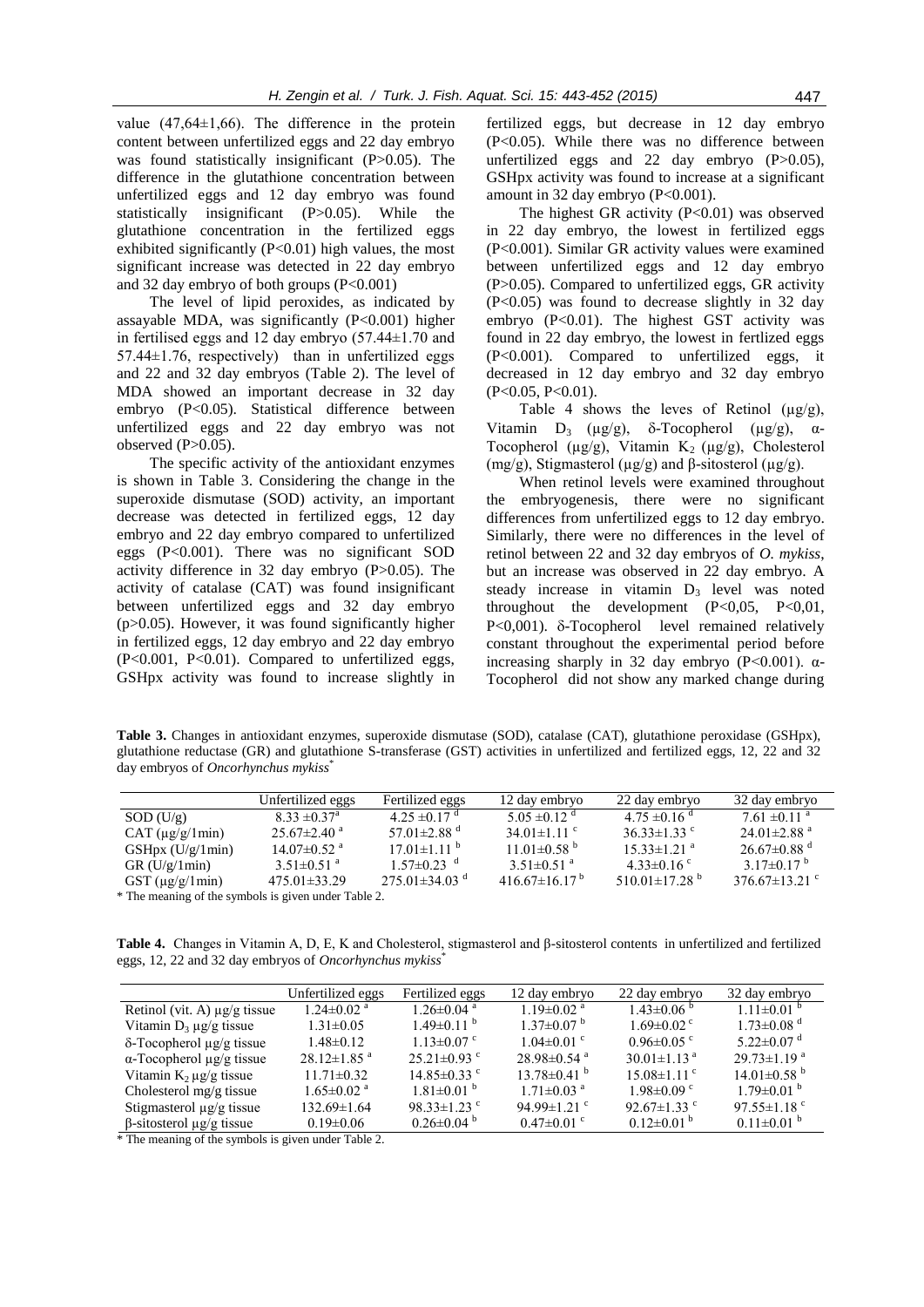the embryonic development except for fertilized eggs where a significant  $(P<0.01)$  decrease was noted (Table 4). In the development stage of *O. mykiss*'s eggs and embryos, an important  $(P<0.05, P<0.01)$ fluctuation with a decreasing and increasing trend in vitamin  $K<sub>2</sub>$  levels was observed. This fluctuation seen in the *O. mykiss*'s eggs and embryos, showed a significant  $(P<0.01)$  increase in 22 day embryo. Similar to vitamin  $K<sub>2</sub>$  level, in the development stage of the *O. mykiss*'s eggs and embryos, an important (P<0.05, P<0.01) fluctuation with a decreasing and increasing trend in cholesterol levels was observed. A significant  $(P<0.01)$  increase was shown in 22 day embryo.

The highest stigmasterol level was observed in unfertilized eggs. Although there were no significant differences in stigmasterol levels from fertilized eggs to 32 day embryo a slight decrease was observed during embryonic development. The highest βsitosterol level was observed in 12 day embryo. It was observed that β-sitosterol levels did not show any significant changes in the other embryonic stages.

## **Discussion**

Lipid peroxidation is considered as the main molecular mechanisms involved in the oxidative damage to cell structures and in the toxicity process that lead to cell death. It is a complex process known to occur in both plants and animals. It involves the formation and propagation of lipid radicals, the uptake of oxygen, a rearrangement of the double bonds in unsaturated lipids and the eventual destruction of membrane lipids, with the production of a variety of breakdown products, including alcohols, ketones, alkanes, aldehydes and ethers. Enzymes such as catalase, glutathione peroxidase, glutathione reductase and superoxide dismutase, and non-enzymatic factors such as vitamins A, C and E, glutathione, ubiquinone, iron chelators and thiolcontaining proteins all function to neutralise ROS or byproducts within the cell. As long as the cell, tissue, and whole organism can maintain antioxidant concentrations above the level of ROS generation, cellular components are protected. It is expected that supplementation with adequate antioxidants, as for instance,  $\alpha$ - tocopherol, will keep sensitive cells and organs in healthy conditions and increase lifespan (Palace and Werner, 2006; Dianzani and Barrera, 2008; Repetto *et al*., 2012).

In this study the *O. mykiss* eggs and embryos contained substantial SOD, CAT, GSHpx, GR and GST activities. All these enzyme activities were also detected in unfertilized eggs. This indicates the presences of compounds that can cause oxidative stress and also suggests that the eggs were well protected against peroxidation despite the very high level of PUFA. The results of Mourente *et al*. (1999) in *Dentex dentex* and Díaz *et al*. (2010) in *Acipenser naccarii* in terms of notable antioxidant-enzyme activity in the embryo within the egg support the findings of the present study.

The enzyme activities investigated in this study showed that the SOD activity in the embryonic development was lower than CAT, GSHpx and GST activities during embryogenesis of *O. mykiss*. The results of this study also showed that the activity of SOD was lowest in fertilized eggs and highest in unfertilized eggs of *O. mykiss* indicating the presence of increased superoxide anion  $(O_2$ ) production in unfertilized eggs. Catalase has one of the highest turnover rates for all enzymes. The enzyme very efficiently promotes the conversion of  $H_2O_2$  to water and molecular oxygen. In this study CAT activity was higher than the SOD activity during embryogenesis of *O. mykiss* and both enzymes act in chain to eliminate the superoxide anions formed. Unlike the SOD activity, CAT activity reached the maximum level in fertilized eggs and decreased gradually until the end of embryogenesis. While CAT activity decreased from fertilized eggs to 32 day embryo, GSHpx activity showed an important increase at the same period. GST activities showed the most important increase in 22 day embryo of eyed eggs stage.

Unlike the results of Díaz *et al*. (2010) in *Acipenser naccarii* showing that the activity corresponding to the GR was detected only after hatching, our results showed GR activity in eggs and embryos of *O.mykiss.* The activity of GR in our study, which had the lowest value of all the enzymes assayed is nonetheless essential for the regeneration of reduced GSH (Miller *et al*., 1993). GSHpx activity should be accompanied by activity of GR. The differences in GSHpx and GR activities may indicate an important role for the glutathione system in embryogenesis as a front line of antioxidant defence. All living organisms have evolved protective systems to minimize injurious events that result from bioactivation of chemicals including xenobiotics and oxidative products of cellular metabolism of molecular oxygen. The major protective system is dependent upon GSH. GSH acts both as a nucleophilic " scavenger " of numerous compounds and their metabolites, via enzymatic and chemical mechanisms, converting electrophilic centers to thioether bonds, and as a cofactor in the GSH peroxidase - mediated destruction of hydroperoxides. GSH depletion to about  $15 - 20%$  of total glutathione levels can impair the cell's defense against the toxic actions of such compounds and may lead to cell injury and death. Glutathione peroxidase and glutathione reductase are primary responsible for maintenance of the intracellular concentration of GSH (Tian et al., 1999; Leopold and Loscalzo, 2000; Smart and Hodgson, 2008).

Our results on GR activity agree with those of Mourente *et al*. (1999) in *Dentex dentex.* Related to GSHpx activity our results agree with Wiegand *et al*.'s (2000) studies in zebrafish that showed that from early beginning of ontogenesis (2–4 cells) embryos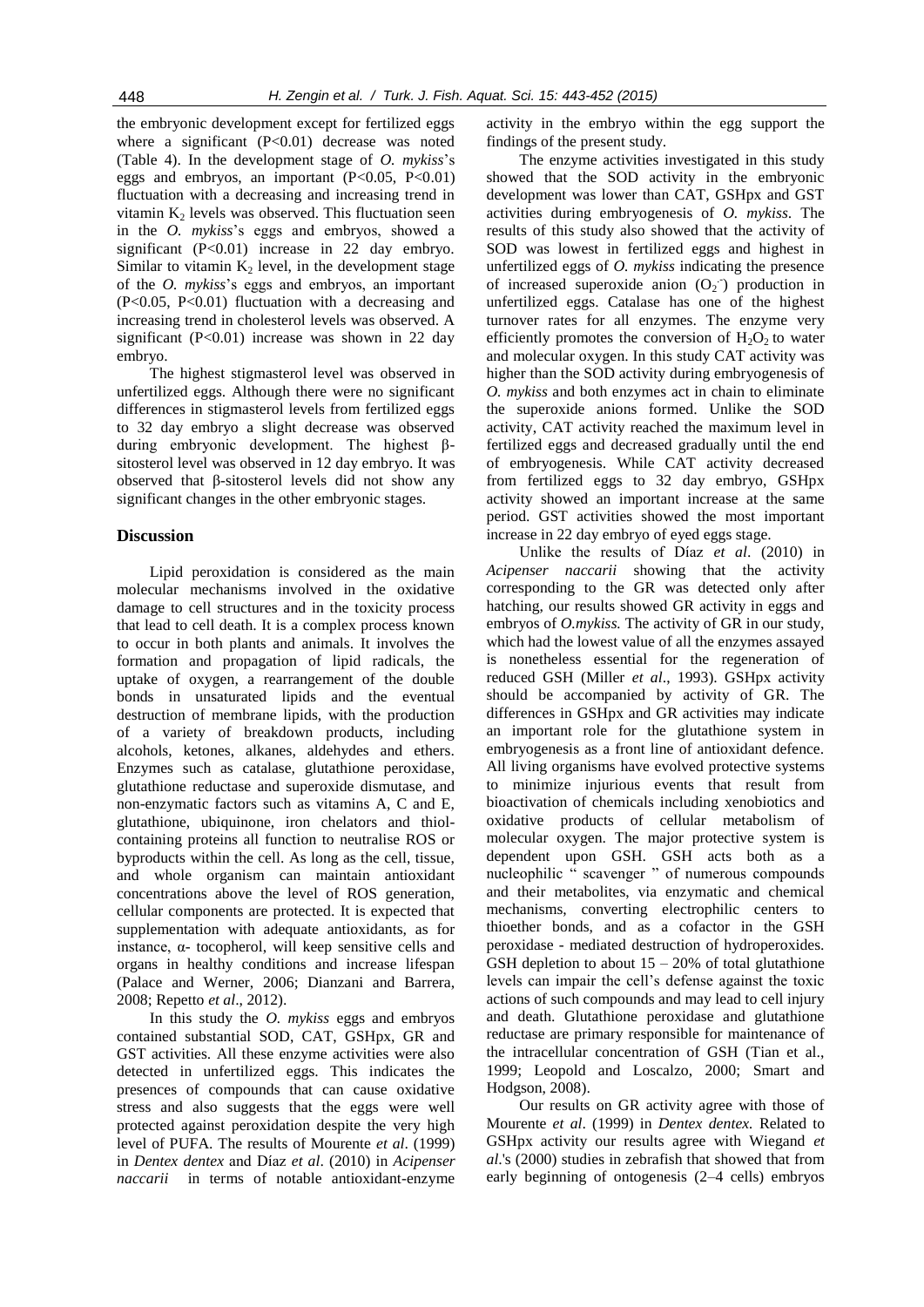possess detoxication enzymes like GST and GSHpx. These enzymes seem to be constitutive in the embryos. According there is major activity in fertilized eggs and 22 day embryo showing the need to face free radicals production.

GSHpx acts in conjunction with the tripeptide glutathione (GSH), which is present in cells in high (2-5 mM) concentrations in almost all eukaryotic cells and many procaryotic organisms. It is, besides conjugation, also used to reduce reactive oxygen species. This reaction is catalysed by the GSHpx and the peroxidase function of the GST. The substrate for the catalytic reaction of GSHpx is  $H_2O_2$ , or an organic peroxide ROOH. The GSHpx has a protector role against lipid peroxides and decomposes peroxides to water (or alcohol) while simultaneously oxidising GSH. Significantly, GSHpx competes with catalase for  $H_2O_2$  as a substrate and is the major source of protection against low levels of oxidative stress (Fahey and Sunquist, 1991; Nakano *et al*., 1999; Valko *et al*., 2006).

It is difficult to interpret changes in the activity of antioxidant enzymes occurring in embryonic development of *O. mykiss*, because the activity of these enzymes is also strongly related to the level of oxidative metabolism and depends on many factors such as conformational changes in enzymes caused by oxidants, change in the ratio between SH- and SSgroups in enzymes, nitrate amino acid residues, and reversibly influence the active sites of enzymes (Sunde and Hoekstra, 1980).

It should be noted that the activity of SOD, which catalyzes dismutation of superoxide radicals to  $O<sub>2</sub>$  and to the less reactive species  $H<sub>2</sub>O<sub>2</sub>$ , strongly correlates with the level of redox processes: the more intensive oxygen consumption, the higher the activity of SOD. Changes in the embryonic development occurring under a moderate excess of oxygen in medium indicate that metabolic processes under these conditions are not disturbed. Energy metabolism in embryos is disturbed only under a large excess of oxygen (Bean, 1963; Mc Cord and Fridovich, 1969; Lynch and Fridovich, 1978; Isuev *et al*., 2008). Differential sensitivity of embryos of different animal species to oxygen excess or deficiency is based on different degree of reliability of their antioxidant defense systems (Isuev *et al*., 2008). Janssens *et al*. (2000) reported a correlation between the decline in SOD activity and oxidative metabolism indicating that the enzyme levels of SOD were adjusted to the endogenous source of reactive oxygen species. Decreased production and non-availability of the substrate  $(O_2$ <sup>+</sup>) in response to vitamin E supplementation may be a reason for decreased SOD activities. Palace *et al*. (1993) demonstrated an increase in SOD activity in the tissues of *O. mykiss* fed with vitamin E deficient diets.

Vitamin E is actually a collective term referring to two structural types of molecule: tocopherols and tocotrienols. Both molecule types consist of a phytyl

tail, which is embedded in the lipid membrane of cellular and subcellular membranes, and a chroman head, which protrudes to the inner or outer surfaces of the membrane. The hydroxyl group(s) situated on the chroman head of either tocopherols or tocotrienols are the centre of the vitamin's antioxidant activity. This moiety is typically sacrificed to reduce ROS or lipid peroxyl radicals before they can damage other cellular components (Dimascio *et al*., 1991; Palace and Werner, 2006). By virtue of this ability, one tocopherol molecule can protect up to 1000 lipid molecules in the membrane (Liebler, 1993). The biopotencies of tocopherols, defined as the absorption in the gut, are in the order  $\alpha$ -tocopherol > βtocopherol > γ-tocopherol > δ-tocopherol (Deshpande *et al*., 1996).

The transfer of vitamin E from the yolk to the developing embryo is a gradual process that is probably associated with the assimilation of other lipids from the yolk (Palace and Werner, 2006). King (1985) reported that two weeks after hatching 50-66% of the tocopherol was associated with the yolk in *O. mykiss*. Takeuchi *et al*. (1981) showed that while concentrations of tocopherol changed in the yolk during development from fertilised eggs through embryonic development of ayu (*Plecoglossus altivelis*), the actual total amount of tocopherol in the embryo or larvae stayed the same. However, Cowey *et al*. (1985) found that vitamin E concentrations declined significantly in Atlantic salmon (*Salmo salar*) from the fertilised egg and eye stage to the yolk sac and swim up stages. We have examined an important decrease in vitamin E ( $α$ -tocopherol and  $δ$ tocopherol) level in fertilized eggs of *O. mykiss*, but the level of α-tocopherol in unfertilised eggs and 12 day, 22 day and 32 day embryos except that fertilized eggs remained relatively same. Our α-tocopherol results were found to agree with Takeuchi *et al*.'s (1981) studies in *Plecoglossus altivelis* but in disagreement with Cowey *et al*.'s (1985) studies in *Salmo salar*. Cowey et al. (1985) found that vitamin E concentrations declined significantly in Atlantic salmon (*Salmo salar*) from the fertilised egg and eye stage to the yolk sac and swim up stages. In our study, -tocopherol levels from fertilised eggs to 22 day embryo remained relatively constant, but it increased sharply in 32 day embryo  $(P<0.001)$ .

Lipid peroxidation occurs in presence of αtocopherol deficiency. In addition to containing high concentrations of polyunsaturated fatty acids and transition metals, biological membranes of cells and organelles are constantly being subjected to various types of damage (Chance *et al*., 1979; Halliwell and Gutteridge, 1984). Autoxidation of PUFA produces compounds such as fatty acid hydroxyperoxides, fatty acid hydroxides, aldehydes such as malondialdehyde (MDA) and hydrocarbons. Malondialdehyde is formed as an end product of lipid peroxidation and therefore, it is accepted as an indicator of lipid damage by ROS (Sumida *et al*., 1989).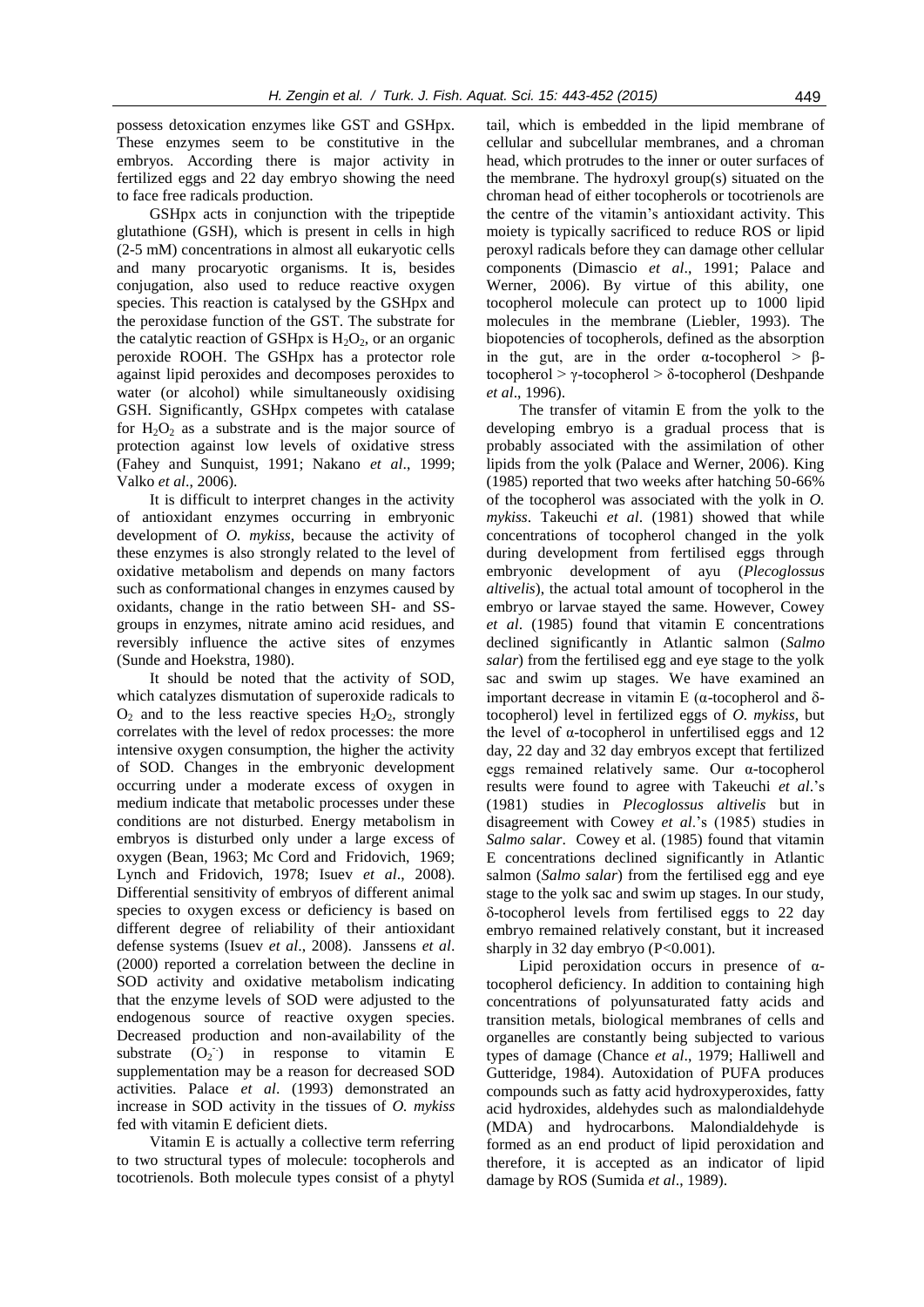The result of the present study illustrate that the MDA level in fertilised eggs and 12 day embryo was highest which is in agreement with studies by Mourente *et al*. (1999) in *Dentex dentex*. They showed that the level of malondialdehyde (MDA) was very high in eggs but it was 3-fold lower in newly hatched larvae. Our study also showed that there is a significant decrease in vitamin E ( $\alpha$ -tocopherol and  $\delta$ tocopherol) level in fertilized eggs of *O. mykiss*. When we look at the PUFA content, consisting mainly of total n-3 fatty acid in fertilised eggs and 12 day embryo, it was found to be lower than in the other embryonic stages. A decrease in the percentage of C22:6n-3 in fertilised eggs and 12 day embryo suggests that the egg lipid PUFA content and composition are critical factors in lipid peroxidation and since fish tissues contain large quantities of highly unsaturated n-3 series fatty acids they may be more at risk from peroxidative attack than mammals (Bell and Cowey, 1985).

These results show the levels of lipid peroxidation products, MDA levels, vitamin E levels and the activities of the embryonic antioxidant enzymes during embryogenesis of *O. mykiss*. The nutritive substances nourishing the embryo during embryogenesis are mainly lipids with a high level of unsaturated fatty acids tending towards oxidation. Protection against oxidation is offerred by the antioxidant enzymes in this life phase. Besides, during fish devolopment, early embryonic stages are the most vulnerable stages to environmental stress, like changes in temperature or oxygen content of the water let alone the additional stress due to the increasing pollution (Von Westernhagen, 1988).

In conclusion, this study revealed that measurable amounts of all the antioxidant enzymes were present in *O. mykiss* eggs and embryos prior to hatching and the antioxidant enzymatic defence mechanisms in the freshwater fish *O. mykiss* are operating adequately and support the embryonic development. Further studies will aid to explain the antioxidant enzymatic defences during the yolk sac larvae development of *O. mykiss*.

#### **Acknowledgements**

This work was funded by Cumhuriyet University (Sivas, Turkey). We thank to the local and commercial Fish Farm in Zara (Sivas) for providing the eggs and sperm samples.

#### **References**

- Ahmad, S. 1995. Preface. In: Ahmad, S. (ed.). pp. 11–17. Oxidative Stress and Antioxidant Defenses in Biology. Chapman & Hall, New York,
- Bean, J. 1963. General effects of oxygen at high tension, in oxygen in animal organism: Prog. Symp. London.
- Beers, R. F. and Sizer, I. W. 1952. Spectrophotometric method for measuring the breakdown of hydrogen

peroxide by catalase. Journal of Biological Chemistry, 195: 133– 140.

- Bell, J. G. and Cowey, C. B. 1985. Roles of vitamin E and selenium in the prevention of pathologies related to fatty acid oxidation in salmonids. In: Cowey, C.B., Mackie, A.M. and Bell, J.G. (eds), pp. 333–347. Nutrition and Feeding in Fish. Academic Press, London,
- Bell, J. G., Cowey, C. B., Adron, J. W. and Shanks, A. M. 1985. Some effects of vitamin E and selenium deprivation on tissue enzyme levels and indices of tissue peroxidation in rainbow trout (*Salmo gairdneri*). British Journal of Nutrition, 53: 149–157. doi: http://dx.doi.org/10.1079/BJN19850019
- Bello, A. R. R., Fortes, E., Bello-Klein, A., Bello, A. A., Llesuy, S. F., Robaldo, R. B. and Bianchini, A. 2000. Lipid peroxidation induced by *Clinostomum detruncatum* in muscle of the freshwater fish *Rhamdia quelen*. [Diseases of](https://www.google.com.tr/url?sa=t&rct=j&q=&esrc=s&source=web&cd=2&cad=rja&uact=8&ved=0CCIQFjAB&url=http%3A%2F%2Fwww.researchgate.net%2Fjournal%2F0177-5103_Diseases_of_Aquatic_Organisms&ei=fzTrU-DxPMKhyAOukoFA&usg=AFQjCNFN4gc0RJWM6Rk-ggf9JmDzPcz4Zw) Aquatic Organisms, 42: 233–236. doi:10.3354/dao042233.
- Chance, B., Sies, H. and Boveris, A. 1979. Hydroperoxide metabolism in mammalian organs. Physiological Reviews, 59: 527-605. ISSN:0031-9333
- Christie, W. W. 1990. Gas Chromatography and Lipids. 302. The Oil Press: Glascow.
- Cowey, C. B., Bell, J. G., Knox, D., Fraser, A. and Youngson, A. 1985. Lipids and lipid antioxidant systems in developing eggs of salmon (*Salmo salar*). Lipids, 20: 567–572. doi:10.1007/BF02534281
- Deshpande, S. S., Deshpande, U. S. and Salunke, D. K. 1996. Nutritional and health aspects of food antioxidants. In: Madhavi, D.L., Deshpande, S.S. and Salunkhe, D.K. (eds), pp. 361-470. Food antioxidants. Technical, toxicological and health perspectives, Marcel Dekker Publishers, New York, NY
- Di Mascio, P., Murphy, M. E. and Sies, H. 1991. Antioxidant defense systems: the role of carotenoids, tocopherols and thiols. American Journal of Clinical Nutrition, 53: 194-200.
- Dianzani, M. and Barrera, G. 2008. Pathology and physiology of lipid peroxidation and its carbonyl products. In: Álvarez, S. and Evelson, P. (eds), pp. 19- 38. Free Radical Pathophysiology. Transworld Research Network: Kerala, India, ISBN: 978-81- 7895-311-3
- Díaz, M. E., Furné, M., Trenzado, C. E., García-Gallego, M., Domezain, A. and Sanz, A. 2010. Antioxidant defences in the first life phases of the sturgeon *Acipenser naccarii*. Aquaculture, 307: 123–129. doi:10.1016/j.aquaculture.2010.06.026
- Fahey, R. C. and Sunquist, A. R. 1991. Evolution of glutathione metabolism. In: Advances in Enzymology and related areas molecular Biology, Vol. 64 (MEISSTER, A., ed), pp 1–53 John Wiley, New York
- Halliwell, B. and Gutteridge, J. M. C. 2000. Free radicals in Biology and Medicine. Third ed. Oxford University Press, Oxford.
- Halliwell, B. and Gutteridge, J. M. C. 1984. Oxygen toxicity, oxygen radicals, transition metals and disease. Biochemical Journal, 218: 1-14. ISSN: 0264- 6021
- Hara, A. and Radin, N. S. 1978. Lipid extraction of tissues with a low-toxicity solvent. Analytical Biochemistry, 90: 420-426. do[i:http://dx.doi.org/10.1016/0003-](http://dx.doi.org/http:/dx.doi.org/10.1016/0003-2697(78)90046-5) [2697\(78\)90046-5](http://dx.doi.org/http:/dx.doi.org/10.1016/0003-2697(78)90046-5)
- Isuev, A. R., Ismailova, S. I. and Ozernyuk, N. D. 2008. Comparative study of superoxide dismutase and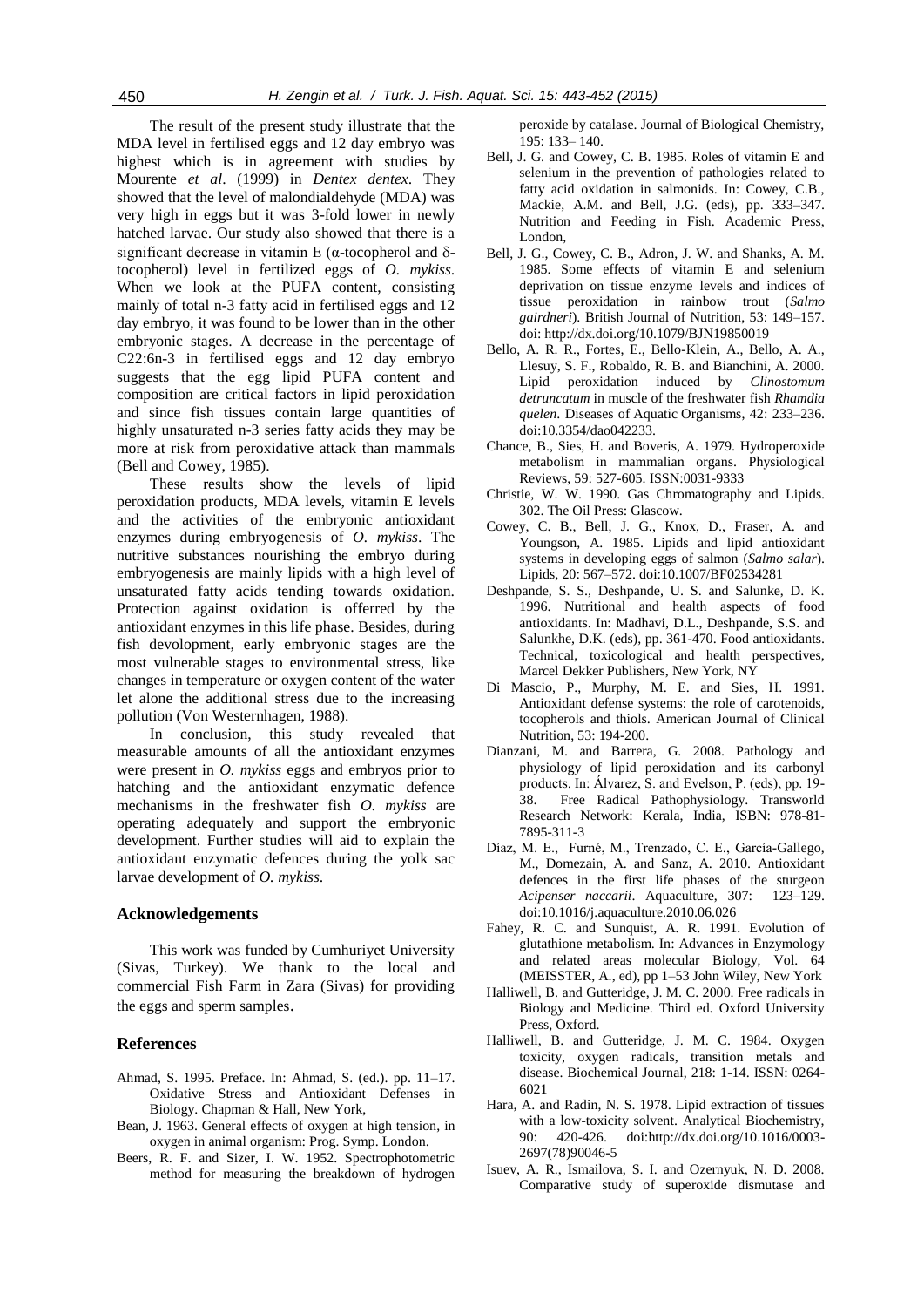glutathione peroxidase activity in embryos and skeletal muscles of adult fish. Human and Animal Physiology, 35: 5: 494–498. doi:10.1134/S1062359008050105

- Janssens, B., Childress, J. J., Baguet, F. and Rees, J. 2000. Reduced enzymatic antioxidative defense in deep-sea fish. The Journal of Experimental Biology, 203: 3717– 3725. JEB3216
- Katsanidis, E. and Addis, P. B. 1999. Novel HPLC analysis of tocopherols, tocotrienols, and cholesterol in tissue. Free Radical Biology and Medicine, 27: 1137-1140. doi:10.1016/S0891-5849(99)00205-1
- King, I. B. 1985. Influence of vitamin E in reproduction in rainbow trout (*Salmo gairdneri*). Ph.D. thesis, Univ.Washington.
- Kiron, V., Thawonsuwan, J., Panigrahi, A., Scharsack, J. P. and Satoh, S. 2011. Antioxidant and immune defences of rainbow trout *(Oncorhynchus mykiss)* offered plant oils differing in fatty acid profiles from early stages. Aquaculture Nutrition, 17: 130-140. doi:10.1111/j.1365-2095.2009.00715.x
- Laevens, P., Lebegue, E., Jaunet, H., Brunel, A., Dhert, P. and Sorgeloos, P. 1999. Effect of dietary essential fatty acids and vitamins on egg quality in turbot broodstocks. Aquaculture International, 7: 225-240. doi:10.1023/A:1009225028889.
- Leopold, J.A. and Loscalzo, J. 2000. Cyclic strain modulates resistance to oxidant stress by increasing G6PDH expression in smooth muscle cells. American Journal of Physiology, 279: H2477–H2485
- Liebler, D. C. 1993. The role of metabolism in the antioxidant function of vitamin E. Critical Reviews in Toxicology, 23: 147-169. doi:10.3109/10408449309117115
- Lowry, O. H., Rosebrough, N. J., Farr, A. L. and Randall, R. J. 1951. Protein measurement with the folin phenol reagent. The Journal of Biological Chemistry, 193: 265–275.
- Lynch, R. E. and Fridovich, I. 1978. Effect of superoxide on the erythrocyte membrane. The Journal of Biological Chemistry, 253: 1838–1845.
- Martínez-Álvarez, R. M., Morales, A. E. and Sanz, A. 2005. Antioxidant defenses in fish: biotic and abiotic factors. Reviews in Fish Biology [and Fisheries,](https://www.google.com.tr/url?sa=t&rct=j&q=&esrc=s&source=web&cd=1&cad=rja&uact=8&ved=0CBwQFjAA&url=http%3A%2F%2Fwww.springer.com%2Flife%2Bsciences%2Fecology%2Fjournal%2F11160&ei=7X7rU5m9H4iH4gSqgoHIBg&usg=AFQjCNGzuIgjM_MM2-2JvH5Myc6hLfPasA&bvm=bv.72938740,d.bGQ) 15: 75–88. doi:10.1007/s11160-005-7846-4
- Mc Cord, J. M. and Fridovich, I. 1969. Superoxide dismutase an enzymic function for erythrocuprein (hemocuprein). The Journal of Biological Chemistry, 244: 60409–60455
- Miller, J. K., Brzezinska-Slebodzinska, E. and Madsen, F. C. 1993. Oxidative stress, antioxidants, and animal function. Journal of Dairy Science, 76: 2812–2821.
- Mourente, G., Tocher, D. R., Diaz, E., Grau, A. and Pastor, E. 1999. Relationships between antioxidants, antioxidant enzyme activities and lipid peroxidation products during early development in *Dentex dentex* eggs and larvae. Aquaculture, 179: 309-324. doi:10.1016/S0044-8486(99)00167-2
- Murata, H., Sakai, T., Yamauchi, K., Ito, T., Tsuda, T., Yoshida, T. and Fukudome, M. 1996. In vivo lipid peroxidation levels and antioxidant activities of cultured and wild yellowtail. Fisheries Science, 62: 64–68. do[i:http://dx.doi.org/10.2331/fishsci.62.64](http://dx.doi.org/10.2331/fishsci.62.64)
- Nakano, T., Kanmuri, T., Sato, M. and Takeuchi, M. 1999. Effect of astaxanthin rich red yeast (*Phaffia rhodozyma*) on oxidative stress in rainbow trout.

Biochimica et Biophysica Acta, 1426: 119–125.

- Palace, V. P., Majewski, H. S. and Klaverkamp, J. F. 1993. Interactions among antioxidant defenses in liver of rainbow trout (*Oncorhynchus mykiss*) exposed to cadmium. Canadian Journal of Fisheries and Aquatic Sciences, 50: 156–162. doi:10.1139/f93-018
- Palace, V. P. and Werner, J. 2006. Vitamins A and E in the maternal diet influence egg quality and early life stage development in fish: a review. Scientia Marina, 70: 41-57. doi:10.3989/scimar.2006.70s241
- Panchenko, L. F., Brusov, O. S., Gerasimov, A. M. and Loktaeva, T. D. 1975. Intramitochondrial localization and release of rat liver superoxide dismutase. Febs Letters, 55: 84–87. [doi:10.1016/0014-5793\(75\)80964-](http://dx.doi.org/10.1016/0014-5793(75)80964-1) [1](http://dx.doi.org/10.1016/0014-5793(75)80964-1)
- Radi, A. A. R., Matkovics, B. and Csengeri, I. 1987. Comparative studies of the phospholipid fatty acids and the antioxidant enzyme activities in fish with different feeding habits. [Comparative Biochemistry](http://www.sciencedirect.com/science/journal/03050491)  [and Physiology,](http://www.sciencedirect.com/science/journal/03050491) 87B: 49–54. doi:10.1016/0305- 0491(87)90469-X
- Repetto, M., Semprine, J. and Boveris, A. 2012. Lipid Peroxidation: Chemical Mechanism, Biological Implications and Analytical Determination. Edited by Angel Catala doi: 10.5772/45943
- Rodriguez, R. and Redman, R. 2005. Balancing the generation and elimination of reactive oxygen species. Proceedings of the National Academy of Sciences of the United States of America 102: 3175–3176. doi:10.1073/pnas.0500367102
- Roy, W. J., Matty, A. J. and Bell, J. G. 1995. Tissue vitamin E concentrations during smoltification and seawater transfer in farmed Atlantic salmon, *Salmo salar* L. Aquaculture Nutrition, 1: 51–57. doi:10.1111/j.1365- 2095.1995.tb00035.x
- Salih, A. M., Smith, D. M., Price, J. F. and Dawson, L. E. 1987. Modified extraction 2-thiobarbituric acid method for measuring lipid oxidation in poultry. Poultry Science, 66: 1483–1488. doi:10.3382/ps.0661483.
- Sen, C. K. 1995. Oxygen toxicity and antioxidants: state of the art. Indian Journal of Physiology and Pharmacolog, 39: 177–196.
- Smart, R.C. and Hodgson, E. 2008. Molecular and Biochemical Toxicology. Fourth Edition. A John Wiley & Sons, inc., publication.
- Stéphan, G., Guillaume, J. and Lamour, F. 1995. Lipid peroxidation in turbot (*Scophthalmus maximu*s) tissue: effect of dietary vitamin E and dietary n-6 and n-3 polyunsaturated fatty acids. Aquaculture, 130: 251– 268. doi:10.1016/0044-8486(94)00322-F
- Sumida, S., Tanaka, K., Kitao, H. and Nakadomo, F. 1989. Exercise-induced lipid peroxidation and leakage of enzymes before and after vitamin E supplementation. International Journal of Biochemistry, 21: 835–838.
- Sunde, R. A. and Hoekstra, W. G. 1980. Incorporation of selenium from selenite and selenocystine into glutathione peroxidase in the isolated perfused rat liver. Biochemical and Biophysical Research Communications, 93: 4: 1181–1188. [doi:10.1016/0006-291X\(80\)90614-2](http://dx.doi.org/10.1016/0006-291X(80)90614-2)
- Takeuchi, M., Ishii, S. and Ogino, T. 1981. Effect of dietary vitamin E on growth, vitamin E distribution and mortalities of the fertilised eggs and fry in ayu (*Plecoglossus altivelis*). Bulletin of Tokai Regional Fisheries Research Laboratory 104: 111-122.